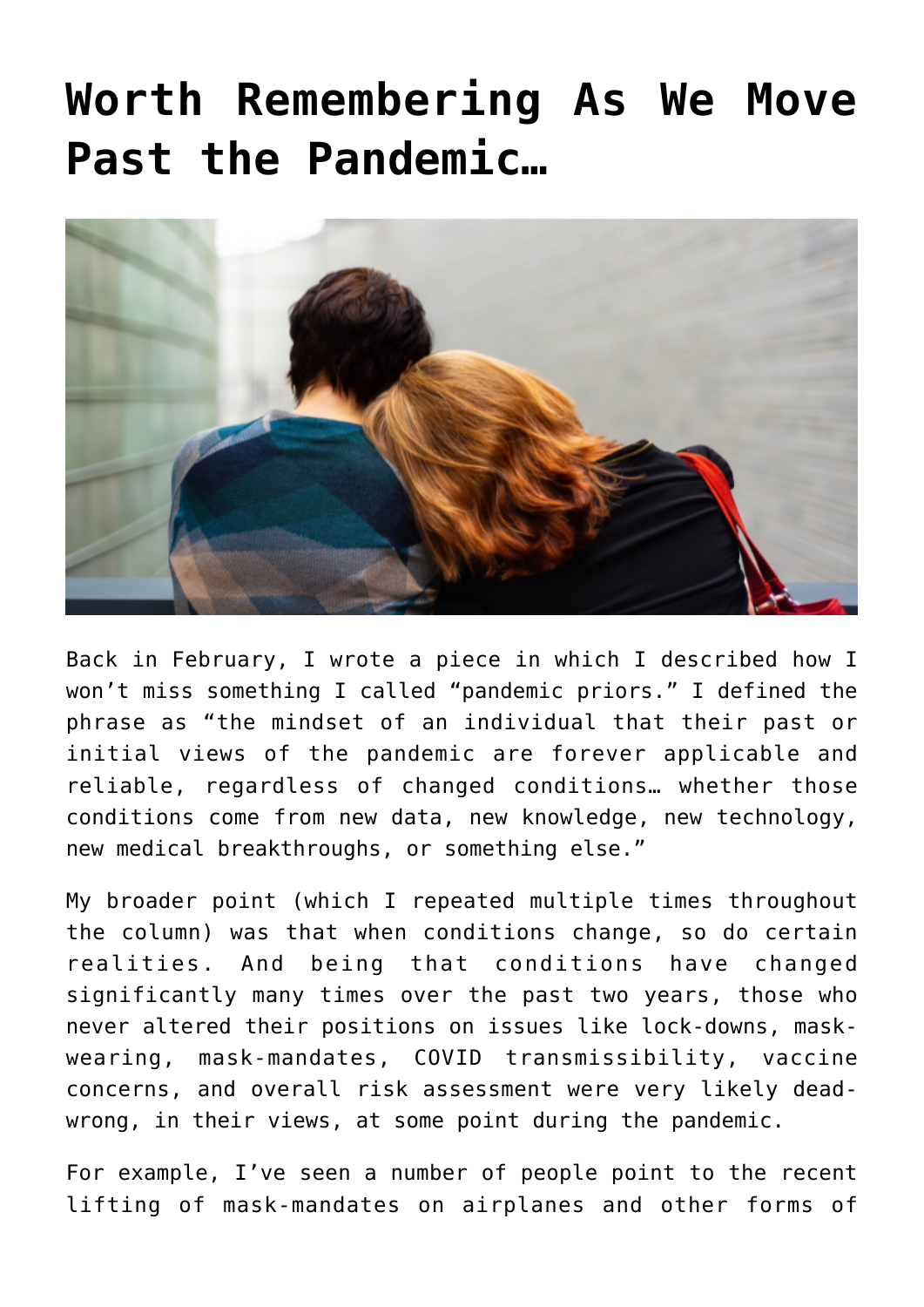public transportation as evidence that masks never served any real scientific purpose in combating COVID-19 in the first place. That is, of course, absurd. Before the COVID vaccines were created and made widely available, masks were the most effective and practical mitigation tools we had for getting back to some semblance of societal normalcy. We can argue all day about mask *mandates*, but the science behind mask-*wearing* has been proven in study after study.

Were masks perfect? Of course not. They were never a cure, some types worked far better than others, they were less effective against later (more contagious) variants, and they became less important as more and more people acquired vaccine and/or natural immunity. Also, to acknowledge you culture warriors out there, masks were sometimes worn to virtuesignal, and their mandated usage — in a number of circumstances — didn't make sense (for which those who enacted and maintained the mandates are absolutely worthy of scrutiny and criticism). But the practice of wearing masks *did* help mitigate the spread of the disease, especially during society's most vulnerable period. And for some people, in certain circumstances, I think it still has a part to play.

Today, however, I want to step back from the pandemic gripes of the living, and recognize those who weren't as fortunate. By just about every tally now, more than a million Americans (over 6 million globally) have died from COVID-19. To me, that's an absolutely staggering number.

It's surreal to look back at news reports from March and April of 2020, and be reminded of how Dr. Anthony Fauci was absolutely skewered by many (mostly on the right) for "fearmongering" with his "ridiculous" warning that as many as 200,000 Americans could ultimately die from the coronavirus. We ended up quintupling that number, and unfortunately, hundreds are still being added to it every day.

The loss of life is something I think about a fair amount; I'm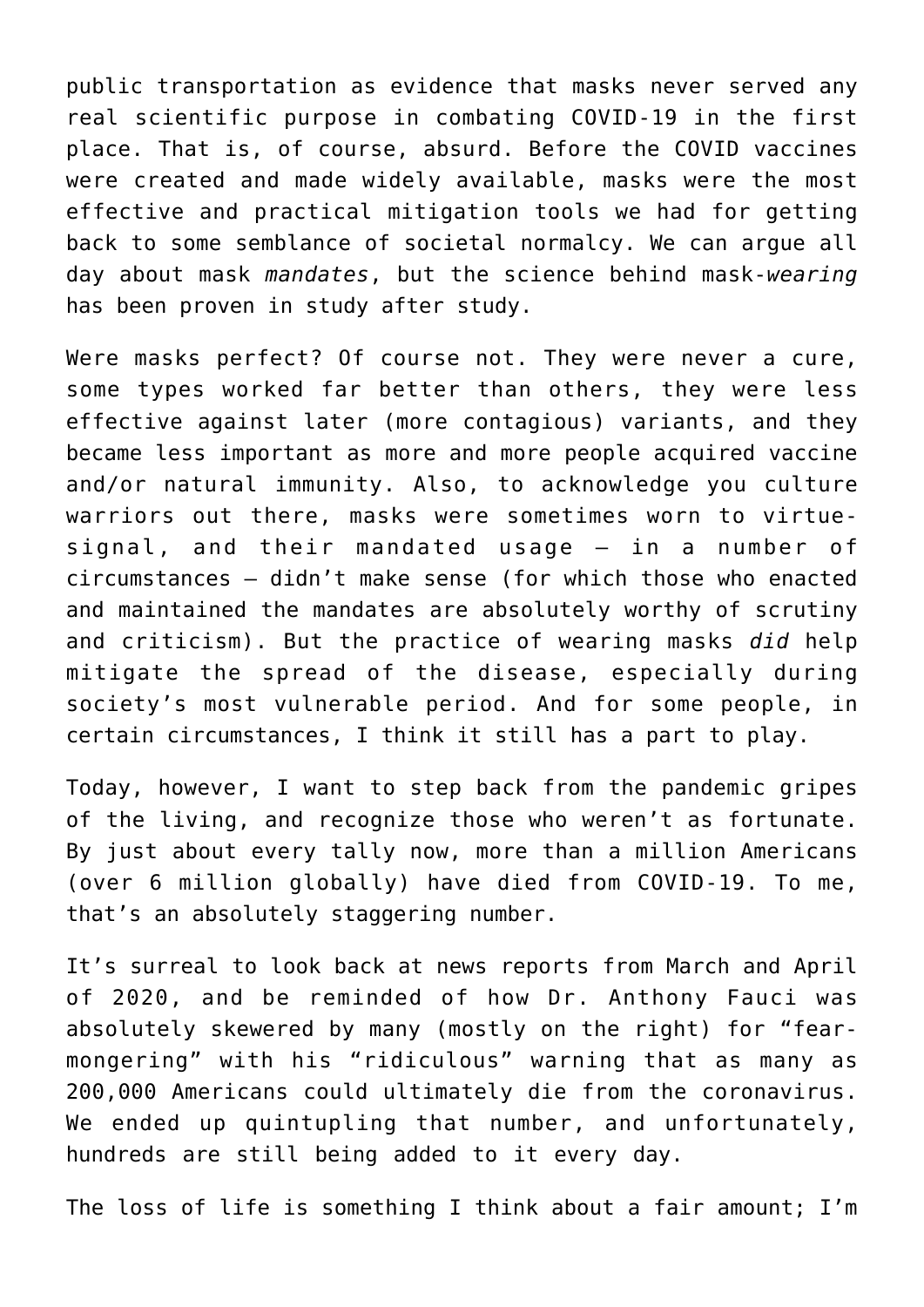guessing others still do as well. Yet, and at some point along the way, the COVID death toll feels like it has become little more than background noise while the news cycle has moved on to other things.

Conservative columnist Matt Labash, who hasn't forgotten about it, recently wrote [a piece for his Substack](https://mattlabash.substack.com/p/a-million-gone/comments?s=r) breaking down that number in relatable terms.

"How many is a million?" he asks. "Well think of it as such: the population of the U.S. in 2020, when the plague kicked off, was 329 million. Which means one out of every 329 Americans have died of COVID… How many is that? Picture it this way. If you went to a Jets or Giants game at MetLife Stadium, the NFL's largest-capacity stadium at 82,500 people, and one out of every 329 people dropped dead by the fourth quarter, that would mean by the time you headed for your car … there would be 250 dead fellow fans."

He references another number that is just as hard (if not harder) of a swallow: "COVID has deprived an estimated 194,000 children in the U.S. of either one or both of their parents."

As Labash points out, each of these deaths has a story behind it, and he cites some of the more heartbreaking ones he's read about over the past two years. [The piece](https://mattlabash.substack.com/p/a-million-gone/comments?s=r) is very much worth a read.

Again, back in early 2020, such a human toll was unfathomable. Today, it's just sort of — well — uninteresting. We're back to business as usual, with many of our country's most engaged news consumers far more inclined to twist themselves into emotional knots over topics like Twitter, Disney, and insufficient awareness of white privilege.

To be clear, I'm not suggesting that we shouldn't move on from the darkest consequences of the pandemic. Like I said earlier: when conditions change, so do certain realities.